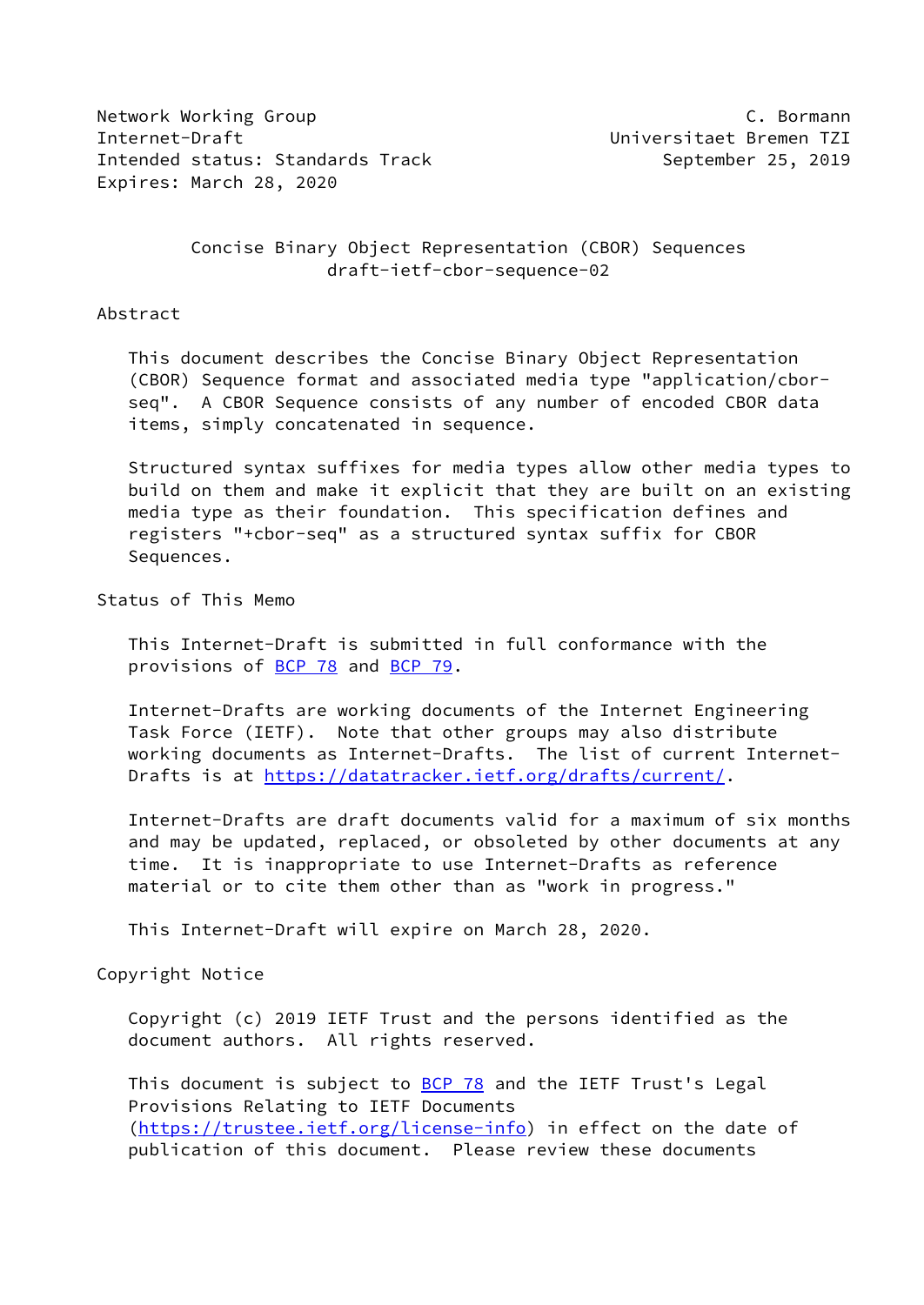<span id="page-1-1"></span>Internet-Draft CBOR Sequences September 2019

 carefully, as they describe your rights and restrictions with respect to this document. Code Components extracted from this document must include Simplified BSD License text as described in Section 4.e of the Trust Legal Provisions and are provided without warranty as described in the Simplified BSD License.

Table of Contents

|  |  | $\overline{2}$                                                                                                                                                                                                                                                                                                                                                       |
|--|--|----------------------------------------------------------------------------------------------------------------------------------------------------------------------------------------------------------------------------------------------------------------------------------------------------------------------------------------------------------------------|
|  |  | $\overline{3}$                                                                                                                                                                                                                                                                                                                                                       |
|  |  | $\overline{3}$                                                                                                                                                                                                                                                                                                                                                       |
|  |  | $\overline{4}$                                                                                                                                                                                                                                                                                                                                                       |
|  |  | $\overline{4}$                                                                                                                                                                                                                                                                                                                                                       |
|  |  | $\overline{4}$                                                                                                                                                                                                                                                                                                                                                       |
|  |  | $\overline{5}$                                                                                                                                                                                                                                                                                                                                                       |
|  |  | $\overline{5}$                                                                                                                                                                                                                                                                                                                                                       |
|  |  | 6                                                                                                                                                                                                                                                                                                                                                                    |
|  |  | 6                                                                                                                                                                                                                                                                                                                                                                    |
|  |  | 6                                                                                                                                                                                                                                                                                                                                                                    |
|  |  | $\overline{1}$                                                                                                                                                                                                                                                                                                                                                       |
|  |  | $\overline{1}$                                                                                                                                                                                                                                                                                                                                                       |
|  |  | 9                                                                                                                                                                                                                                                                                                                                                                    |
|  |  | 9                                                                                                                                                                                                                                                                                                                                                                    |
|  |  | 9                                                                                                                                                                                                                                                                                                                                                                    |
|  |  | 10                                                                                                                                                                                                                                                                                                                                                                   |
|  |  | 10                                                                                                                                                                                                                                                                                                                                                                   |
|  |  | 1.1. Conventions Used in This Document $\dots$<br>The "+cbor-seq" Structured Syntax Suffix<br>Practical Considerations<br>Specifying CBOR Sequences in CDDL<br>$4.3.$ Optimizing CBOR Sequences for Skipping Elements $\ldots$ .<br>$6.2$ . CoAP Content-Format Registration<br>6.3. Structured Syntax Suffix<br>Normative References<br>7.2. Informative References |

## <span id="page-1-0"></span>[1](#page-1-0). Introduction

The Concise Binary Object Representation (CBOR) [\[RFC7049](https://datatracker.ietf.org/doc/pdf/rfc7049)] can be used for serialization of data in the JSON [[RFC8259](https://datatracker.ietf.org/doc/pdf/rfc8259)] data model or in its own, somewhat expanded data model. When serializing a sequence of such values, it is sometimes convenient to have a format where these sequences can simply be concatenated to obtain a serialization of the concatenated sequence of values, or to encode a sequence of values that might grow at the end by just appending further CBOR data items.

 This document describes the concept and format of "CBOR Sequences", which are composed of zero or more encoded CBOR data items. CBOR Sequences can be consumed (and produced) incrementally without requiring a streaming CBOR parser that is able to deliver substructures of a data item incrementally (or a streaming encoder able to encode from substructures incrementally).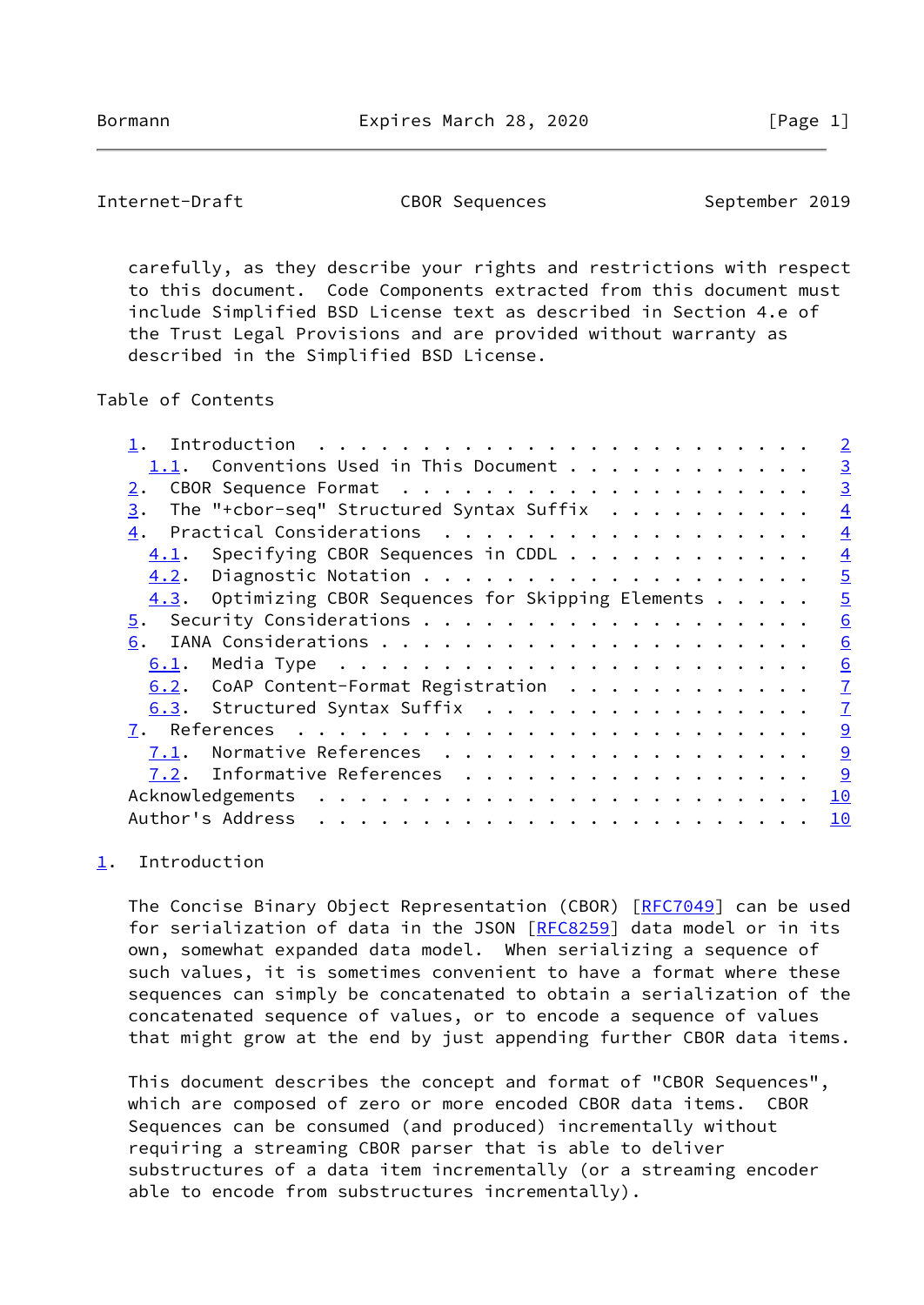This document defines and registers the "application/cbor-seq" media type in the media type registry, along with a CoAP Content-Format identifier. Media type structured syntax suffixes [[RFC6838\]](https://datatracker.ietf.org/doc/pdf/rfc6838) were introduced as a way for a media type to signal that it is based on

Bormann **Expires March 28, 2020** [Page 2]

<span id="page-2-1"></span>

Internet-Draft CBOR Sequences September 2019

another media type as its foundation. CBOR [\[RFC7049](https://datatracker.ietf.org/doc/pdf/rfc7049)] defines the "+cbor" structured syntax suffix. This document defines and registers the "+cbor-seq" structured syntax suffix in the "Structured Syntax Suffix Registry".

<span id="page-2-0"></span>[1.1](#page-2-0). Conventions Used in This Document

 The key words "MUST", "MUST NOT", "REQUIRED", "SHALL", "SHALL NOT", "SHOULD", "SHOULD NOT", "RECOMMENDED", "NOT RECOMMENDED", "MAY", and "OPTIONAL" in this document are to be interpreted as described in [BCP 14](https://datatracker.ietf.org/doc/pdf/bcp14) [\[RFC2119](https://datatracker.ietf.org/doc/pdf/rfc2119)] [\[RFC8174](https://datatracker.ietf.org/doc/pdf/rfc8174)] when, and only when, they appear in all capitals, as shown here.

 In this specification, the term "byte" is used in its now-customary sense as a synonym for "octet".

<span id="page-2-2"></span>[2](#page-2-2). CBOR Sequence Format

 Formally, a CBOR Sequence is a sequence of bytes that is recursively defined as either

- o an empty (zero-length) sequence of bytes
- o the sequence of bytes making up an encoded CBOR data item [[RFC7049\]](https://datatracker.ietf.org/doc/pdf/rfc7049), followed by a CBOR Sequence.

 In short, concatenating zero or more encoded CBOR data items generates a CBOR Sequence. (Consequently, concatenating zero or more CBOR Sequences also results in a CBOR Sequence.)

 There is no end of sequence indicator. (If one is desired, CBOR encoding an array of the CBOR data model values being encoded - employing either a definite or an indefinite length encoding -- as a single CBOR data item may actually be the more appropriate representation.)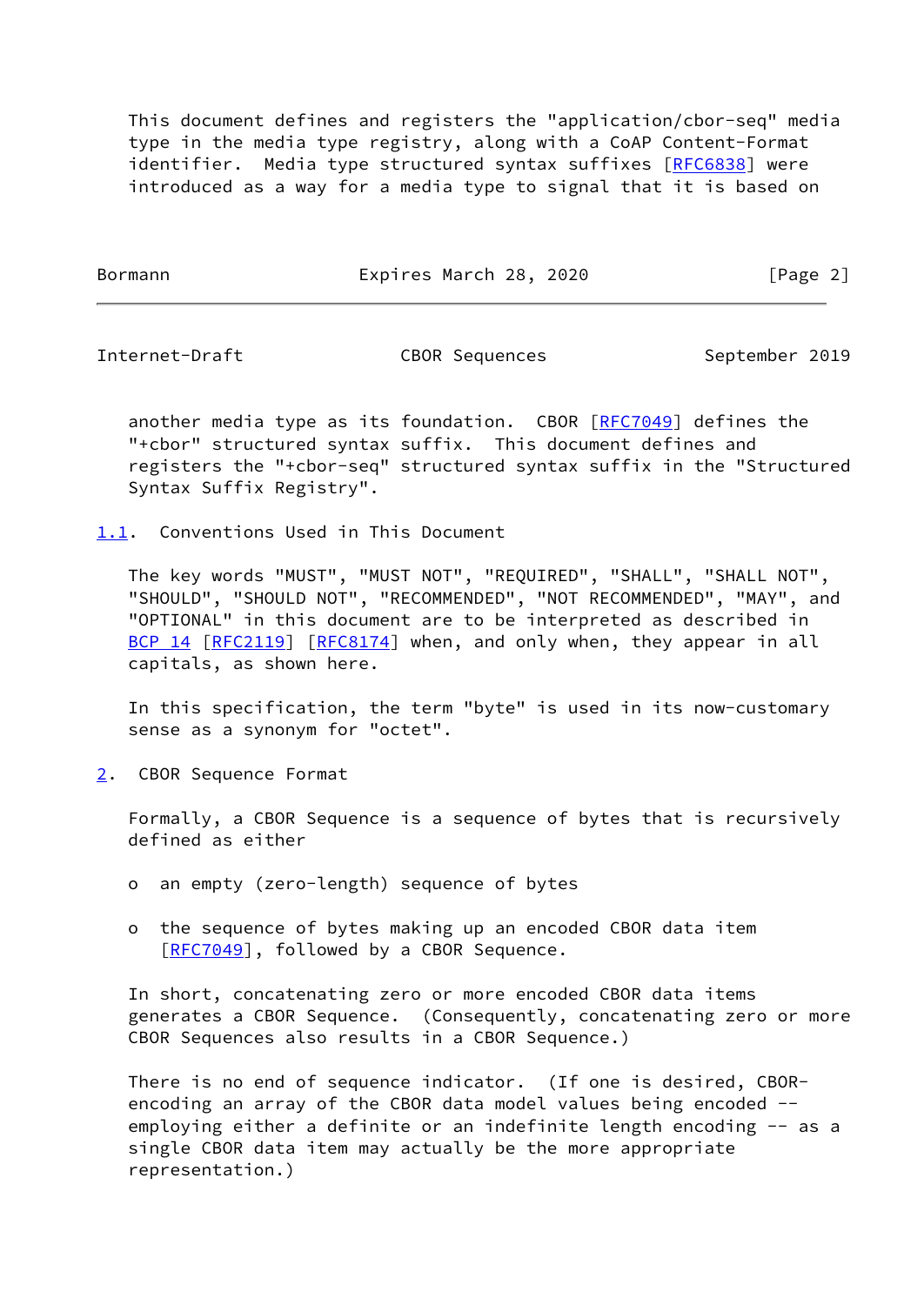CBOR Sequences, unlike JSON Text Sequences [[RFC7464\]](https://datatracker.ietf.org/doc/pdf/rfc7464), do not use a marker between items. This is possible because CBOR encoded data items are self-delimiting and the end can always be calculated. (Note that, while the early object/array-only form of JSON was self delimiting as well, this stopped being the case when simple values such as single numbers were made valid JSON documents.)

Decoding a CBOR Sequence works as follows:

 o If the CBOR Sequence is an empty sequence of bytes, the result is an empty sequence of CBOR data model values.

Bormann Expires March 28, 2020 [Page 3]

<span id="page-3-1"></span>Internet-Draft CBOR Sequences September 2019

 o Otherwise, decode a single CBOR data item from the bytes of the CBOR sequence, and insert the resulting CBOR data model value at the start of the result of repeating this decoding process recursively with the remaining bytes. (A streaming decoder would therefore simply deliver zero or more CBOR data model values, each as soon as the bytes making it up are available.)

 This means that if any data item in the sequence is not well-formed, it is not possible to reliably decode the rest of the sequence. (An implementation may be able to recover from some errors in a sequence of bytes that is almost, but not entirely a well-formed encoded CBOR data item. Handling malformed data is outside the scope of this specification.)

 This also means that the CBOR Sequence format can reliably detect truncation of the bytes making up the last CBOR data item in the sequence, but not entirely missing CBOR data items at the end. A CBOR Sequence decoder that is used for consuming streaming CBOR Sequence data may simply pause for more data (e.g., by suspending and later resuming decoding) in case a truncated final item is being received.

<span id="page-3-0"></span>[3](#page-3-0). The "+cbor-seq" Structured Syntax Suffix

 The use case for the "+cbor-seq" structured syntax suffix is analogous to that for "+cbor": It SHOULD be used by a media type when parsing the bytes of the media type object as a CBOR Sequence leads to a meaningful result that is at least sometimes not just a single CBOR data item. (Without the qualification at the end, this sentence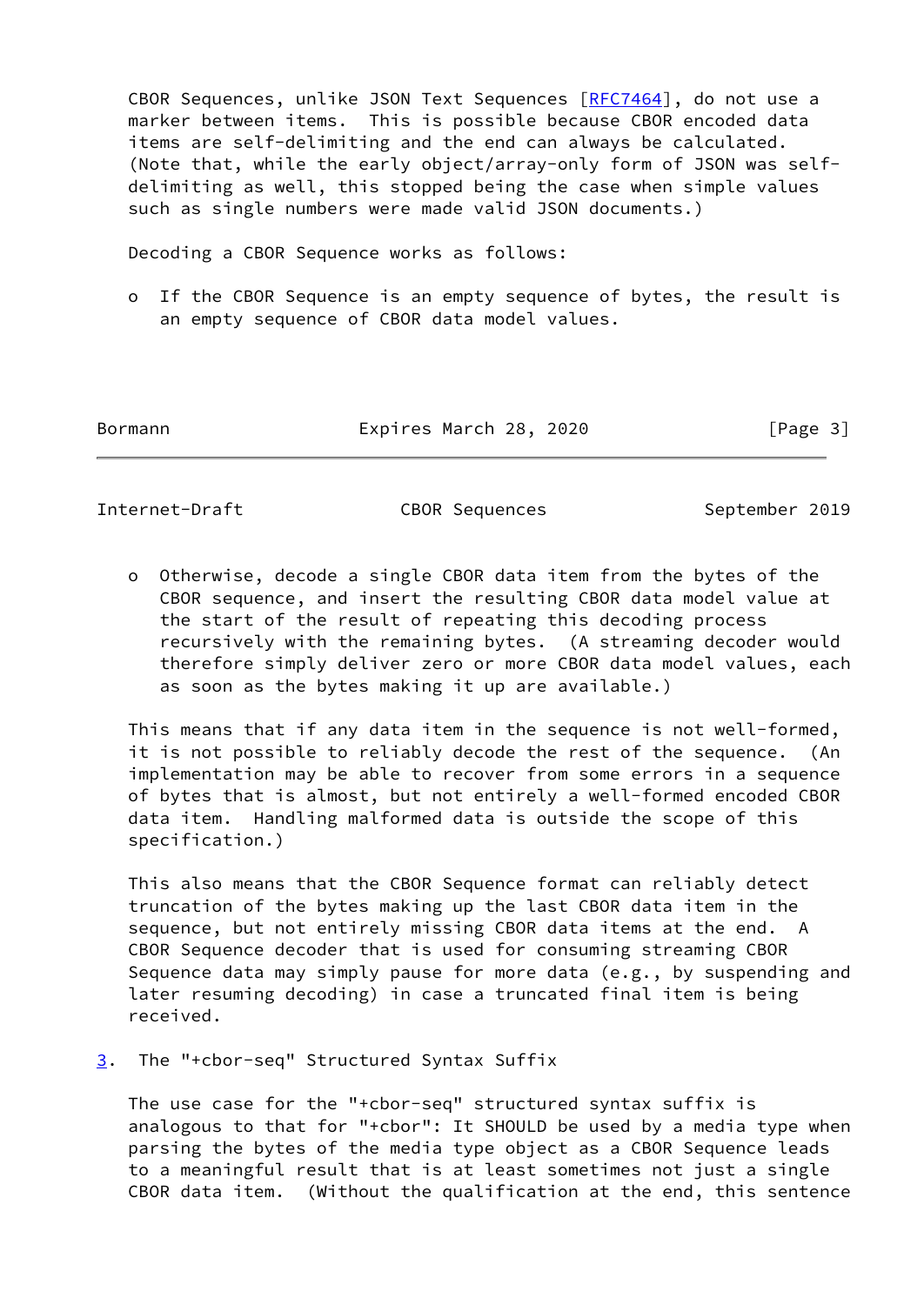is trivially true for any +cbor media type, which of course should continue to use the "+cbor" structured syntax suffix.)

 Applications encountering a "+cbor-seq" media type can then either simply use generic processing if all they need is a generic view of the CBOR Sequence, or they can use generic CBOR Sequence tools for initial parsing and then implement their own specific processing on top of that generic parsing tool.

<span id="page-4-0"></span>[4](#page-4-0). Practical Considerations

<span id="page-4-1"></span>[4.1](#page-4-1). Specifying CBOR Sequences in CDDL

In CDDL [\[RFC8610](https://datatracker.ietf.org/doc/pdf/rfc8610)], CBOR sequences are already supported as contents of byte strings using the ".cborseq" control operator ([Section](https://datatracker.ietf.org/doc/pdf/rfc8610#section-3.8.4) 3.8.4 of [RFC8610]), by employing an array as the controller type:

Bormann Expires March 28, 2020 [Page 4]

<span id="page-4-3"></span>Internet-Draft CBOR Sequences September 2019

 my-embedded-cbor-seq = bytes .cborseq my-array  $my-array = [ * my-element]$ my-element = my-foo / my-bar

 CDDL currently does not provide for unadorned CBOR sequences as a top-level subject of a specification. For now, the suggestion is to use an array, as for the ".cborseq" control operator, for the top level rule and add English text that explains that the specification is really about a CBOR sequence with the elements of the array:

```
 ; This defines an array, the elements of which are to be used
 ; in a CBOR sequence:
my-sequence = [ * my-element] my-element = my-foo / my-bar
```
 (Future versions of CDDL may provide a notation for top-level CBOR sequences, e.g. by using a group as the top-level rule in a CDDL specification.)

<span id="page-4-2"></span>[4.2](#page-4-2). Diagnostic Notation

CBOR diagnostic notation (see Section [6 of \[RFC7049\]](https://datatracker.ietf.org/doc/pdf/rfc7049#section-6)) or extended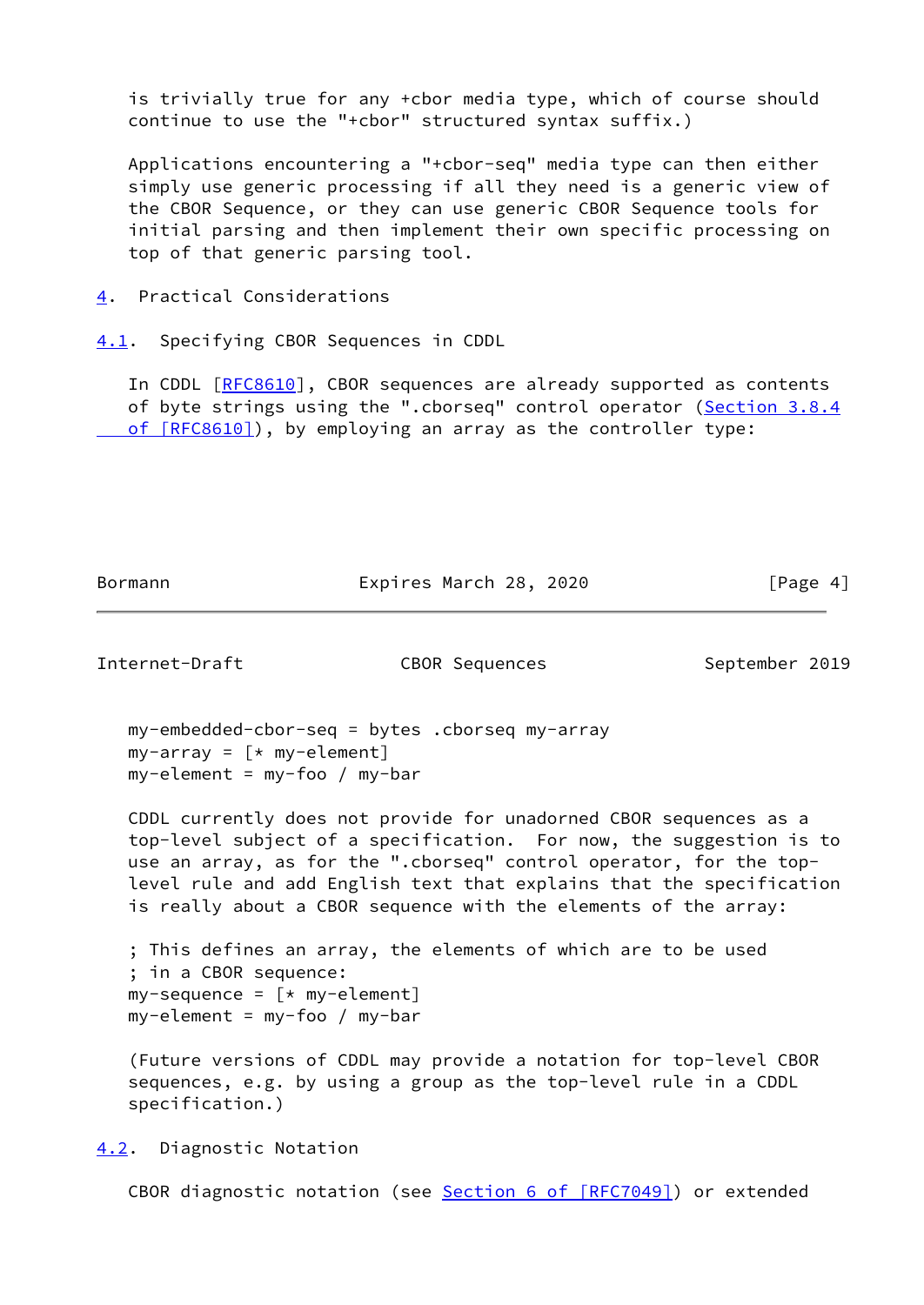diagnostic notation (Appendix G of [[RFC8610\]](https://datatracker.ietf.org/doc/pdf/rfc8610)) also does not provide for unadorned CBOR Sequences at this time (the latter does provide for CBOR Sequences embedded in a byte string in [Appendix](https://datatracker.ietf.org/doc/pdf/rfc8610#appendix-G.3) G.3 of  [\[RFC8610\]](https://datatracker.ietf.org/doc/pdf/rfc8610#appendix-G.3)).

 In a similar spirit to the recommendation for CDDL above, this specification recommends enclosing the CBOR data items in an array. In a more informal setting, where the boundaries within which the notation is used are obvious, it is also possible to leave off the outer brackets for this array, as shown in these two examples:

[1, 2, 3]

1, 2, 3

 Note that it is somewhat difficult to discuss zero-length CBOR Sequences in the latter form.

<span id="page-5-0"></span>[4.3](#page-5-0). Optimizing CBOR Sequences for Skipping Elements

 In certain applications, being able to efficiently skip an element without the need for decoding its substructure, or efficiently fanning out elements to multi-threaded decoding processes, is of the utmost importance. For these applications, byte strings (which carry length information in bytes) containing embedded CBOR can be used as the elements of a CBOR sequence:

| Bormann | Expires March 28, 2020 | [Page 5] |
|---------|------------------------|----------|
|         |                        |          |

<span id="page-5-2"></span>Internet-Draft CBOR Sequences September 2019

 ; This defines an array of CBOR byte strings, the elements of which ; are to be used in a CBOR sequence:  $my-sequence = [ * my-element]$  my-element = bytes .cbor my-element-structure my-element-structure = my-foo / my-bar

 Within limits, this may also enable recovering from elements that internally are not well-formed -- the limitation is that the sequence of byte strings does need to be well-formed as such.

<span id="page-5-1"></span>[5](#page-5-1). Security Considerations

The security considerations of CBOR [\[RFC7049](https://datatracker.ietf.org/doc/pdf/rfc7049)] apply. This format provides no cryptographic integrity protection of any kind, but can be combined with security specifications such as COSE [[RFC8152](https://datatracker.ietf.org/doc/pdf/rfc8152)] to do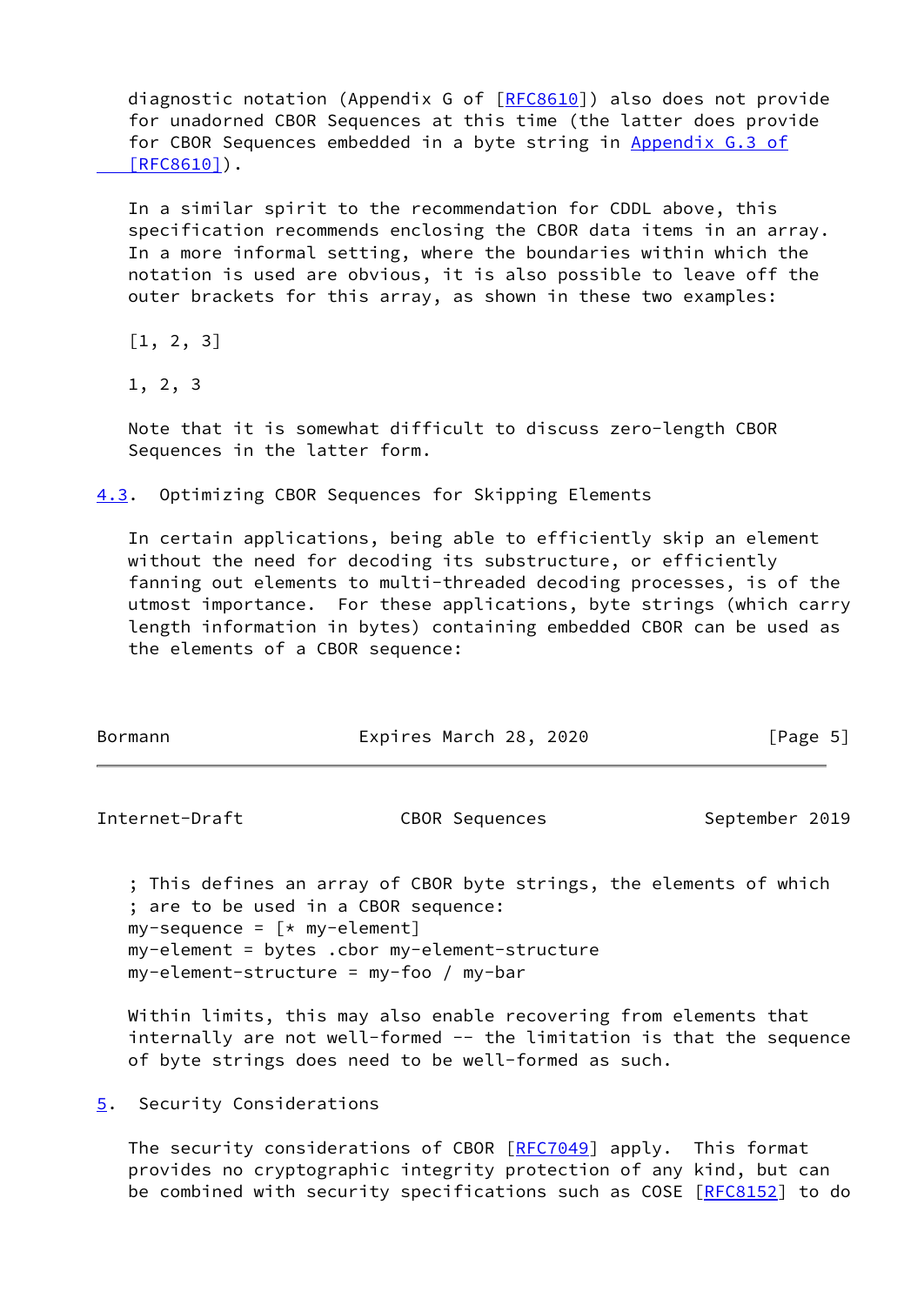so. (COSE protections can be applied to an entire CBOR sequence or to each of the elements of the sequence independently; in the latter case, additional effort may be required if there is a need to protect the relationship of the elements in the sequence.)

 As usual, decoders must operate on input that is assumed to be untrusted. This means that decoders MUST fail gracefully in the face of malicious inputs.

<span id="page-6-0"></span>[6](#page-6-0). IANA Considerations

#### <span id="page-6-1"></span>[6.1](#page-6-1). Media Type

 Media types are registered in the media types registry [\[IANA.media-types](#page-9-4)]. IANA is requested to register the MIME media type for CBOR Sequence, application/cbor-seq, as follows:

Type name: application

Subtype name: cbor-seq

Required parameters: N/A

Optional parameters: N/A

Encoding considerations: binary

Security considerations: See RFCthis, [Section 5.](#page-5-1)

Interoperability considerations: Described herein.

Published specification: RFCthis.

| Bormann | Expires March 28, 2020 | [Page 6] |
|---------|------------------------|----------|
|         |                        |          |

<span id="page-6-2"></span>Internet-Draft CBOR Sequences September 2019

 Applications that use this media type: Data serialization and deserialization.

Fragment identifier considerations: N/A

Additional information:

o Deprecated alias names for this type: N/A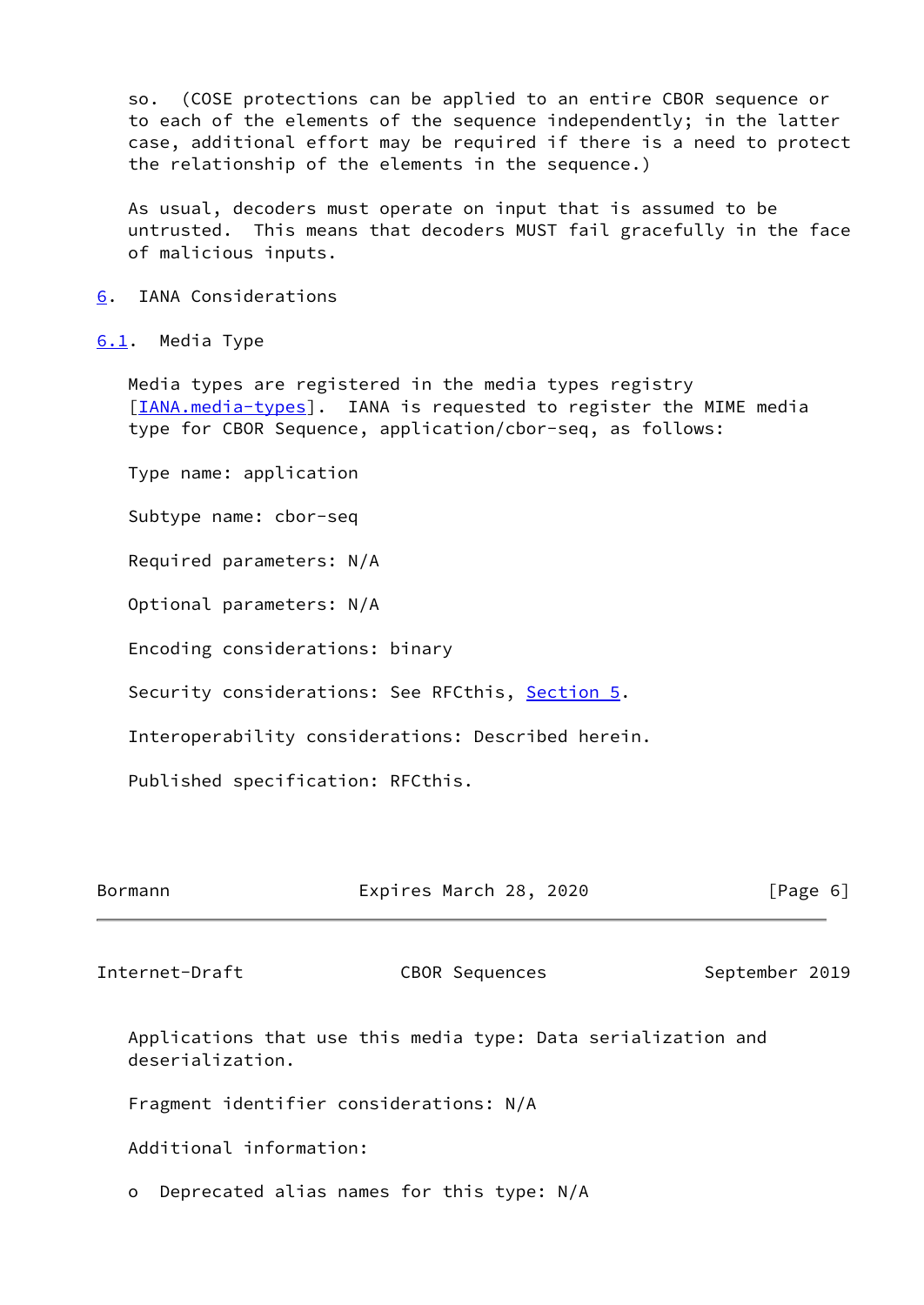o Magic number(s): N/A

o File extension(s): N/A

o Macintosh file type code(s): N/A

 Person & email address to contact for further information: cbor@ietf.org

Intended usage: COMMON

Author: Carsten Bormann (cabo@tzi.org)

Change controller: IETF

<span id="page-7-0"></span>[6.2](#page-7-0). CoAP Content-Format Registration

 IANA is requested to assign a CoAP Content-Format ID for the media type "application/cbor-seq", in the CoAP Content-Formats subregistry of the core-parameter registry [\[IANA.core-parameters](#page-9-5)], from the "Expert Review" (0-255) range. The assigned ID is shown in Table 1.

Table 1: CoAP Content-Format ID

 RFC editor: Please replace TBD63 by the number actually assigned and delete this paragraph.

<span id="page-7-1"></span>[6.3](#page-7-1). Structured Syntax Suffix

 Structured Syntax Suffixes are registered within the "Structured Syntax Suffix Registry" maintained at [\[IANA.media-type-structured-suffix](#page-9-6)]. IANA is requested to register

Bormann **Expires March 28, 2020** [Page 7]

Internet-Draft CBOR Sequences September 2019

the "+cbor-seq" structured syntax suffix in accordance with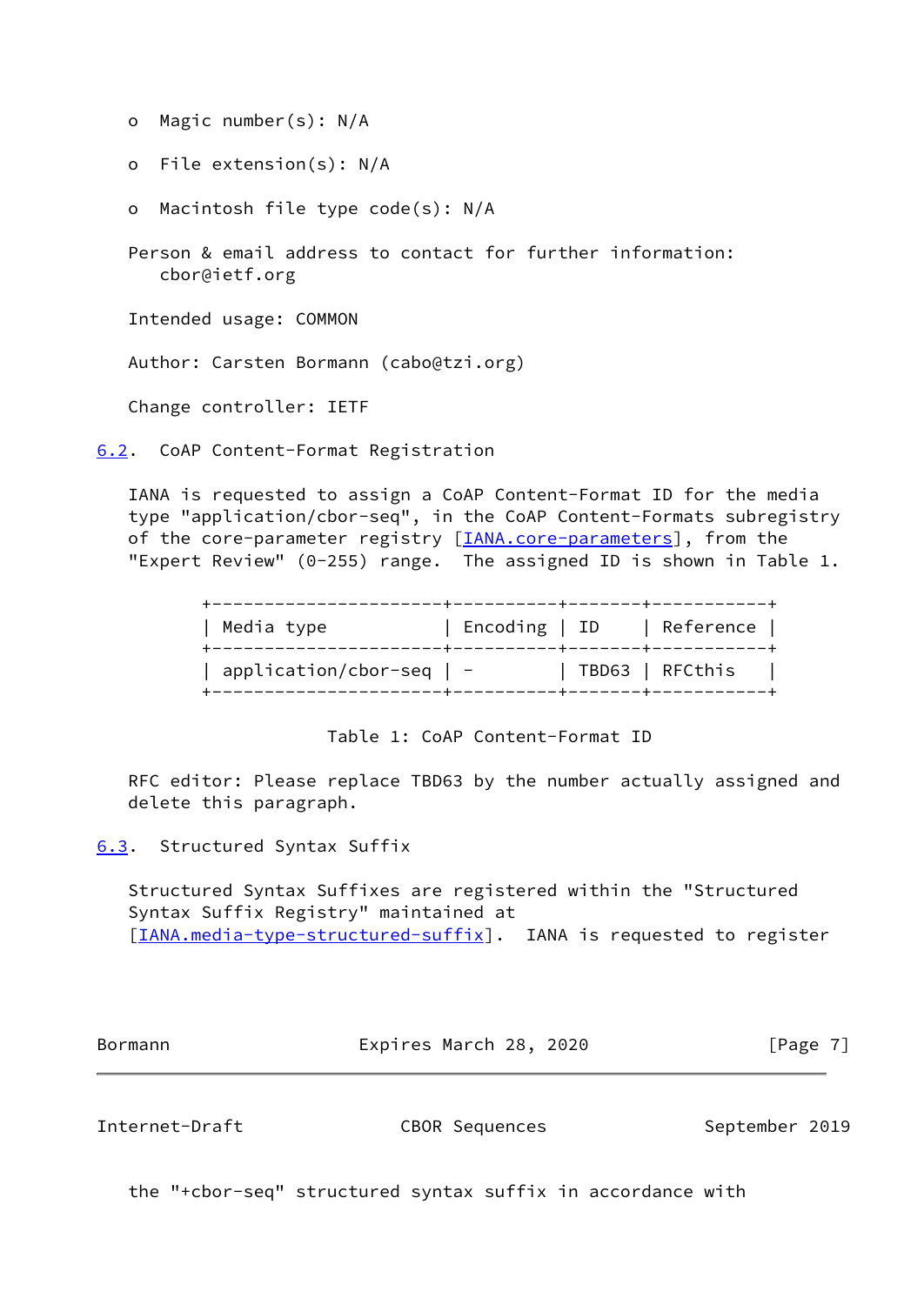[\[RFC6838](https://datatracker.ietf.org/doc/pdf/rfc6838)], as follows:

Name: CBOR Sequence

+suffix: +cbor-seq

References: RFCthis

Encoding considerations: binary

 Fragment identifier considerations: The syntax and semantics of fragment identifiers specified for +cbor-seq SHOULD be as specified for "application/cbor-seq". (At publication of this document, there is no fragment identification syntax defined for "application/cbor-seq".)

 The syntax and semantics for fragment identifiers for a specific "xxx/yyy+cbor-seq" SHOULD be processed as follows:

 For cases defined in +cbor-seq, where the fragment identifier resolves per the +cbor-seq rules, then process as specified in +cbor-seq.

 For cases defined in +cbor-seq, where the fragment identifier does not resolve per the +cbor-seq rules, then process as specified in "xxx/yyy+cbor-seq".

 For cases not defined in +cbor-seq, then process as specified in "xxx/yyy+cbor-seq".

Interoperability considerations: n/a

Security considerations: See RFCthis, [Section 5](#page-5-1)

Bormann Expires March 28, 2020 [Page 8]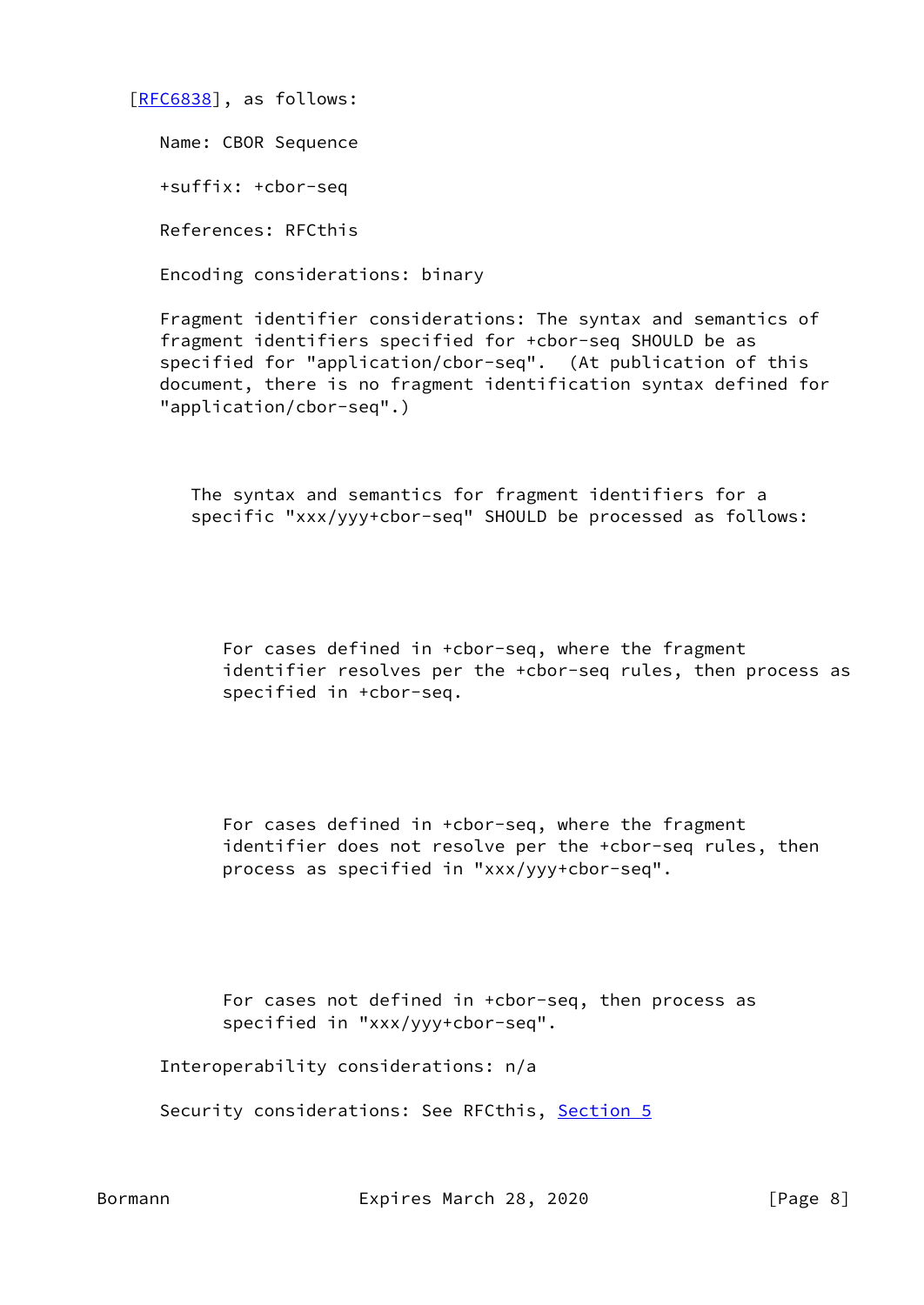<span id="page-9-1"></span>

Internet-Draft CBOR Sequences September 2019

 Contact: CBOR WG mailing list (cbor@ietf.org), or any IESG designated successor.

Author/Change controller: IETF

<span id="page-9-0"></span>[7](#page-9-0). References

<span id="page-9-2"></span>[7.1](#page-9-2). Normative References

<span id="page-9-5"></span> [IANA.core-parameters] IANA, "Constrained RESTful Environments (CoRE) Parameters", <[http://www.iana.org/assignments/core-parameters>](http://www.iana.org/assignments/core-parameters).

- <span id="page-9-6"></span> [IANA.media-type-structured-suffix] IANA, "Structured Syntax Suffix Registry", <[http://www.iana.org/assignments/](http://www.iana.org/assignments/media-type-structured-suffix) [media-type-structured-suffix>](http://www.iana.org/assignments/media-type-structured-suffix).
- <span id="page-9-4"></span> [IANA.media-types] IANA, "Media Types", <[http://www.iana.org/assignments/media-types>](http://www.iana.org/assignments/media-types).
- [RFC2119] Bradner, S., "Key words for use in RFCs to Indicate Requirement Levels", [BCP 14](https://datatracker.ietf.org/doc/pdf/bcp14), [RFC 2119](https://datatracker.ietf.org/doc/pdf/rfc2119), DOI 10.17487/RFC2119, March 1997, <[https://www.rfc-editor.org/info/rfc2119>](https://www.rfc-editor.org/info/rfc2119).
- [RFC7049] Bormann, C. and P. Hoffman, "Concise Binary Object Representation (CBOR)", [RFC 7049,](https://datatracker.ietf.org/doc/pdf/rfc7049) DOI 10.17487/RFC7049, October 2013, [<https://www.rfc-editor.org/info/rfc7049](https://www.rfc-editor.org/info/rfc7049)>.
- [RFC8174] Leiba, B., "Ambiguity of Uppercase vs Lowercase in [RFC](https://datatracker.ietf.org/doc/pdf/rfc2119) [2119](https://datatracker.ietf.org/doc/pdf/rfc2119) Key Words", [BCP 14](https://datatracker.ietf.org/doc/pdf/bcp14), [RFC 8174,](https://datatracker.ietf.org/doc/pdf/rfc8174) DOI 10.17487/RFC8174, May 2017, [<https://www.rfc-editor.org/info/rfc8174](https://www.rfc-editor.org/info/rfc8174)>.

<span id="page-9-3"></span>[7.2](#page-9-3). Informative References

- [RFC6838] Freed, N., Klensin, J., and T. Hansen, "Media Type Specifications and Registration Procedures", [BCP 13](https://datatracker.ietf.org/doc/pdf/bcp13), [RFC 6838,](https://datatracker.ietf.org/doc/pdf/rfc6838) DOI 10.17487/RFC6838, January 2013, <[https://www.rfc-editor.org/info/rfc6838>](https://www.rfc-editor.org/info/rfc6838).
- [RFC7464] Williams, N., "JavaScript Object Notation (JSON) Text Sequences", [RFC 7464,](https://datatracker.ietf.org/doc/pdf/rfc7464) DOI 10.17487/RFC7464, February 2015, <[https://www.rfc-editor.org/info/rfc7464>](https://www.rfc-editor.org/info/rfc7464).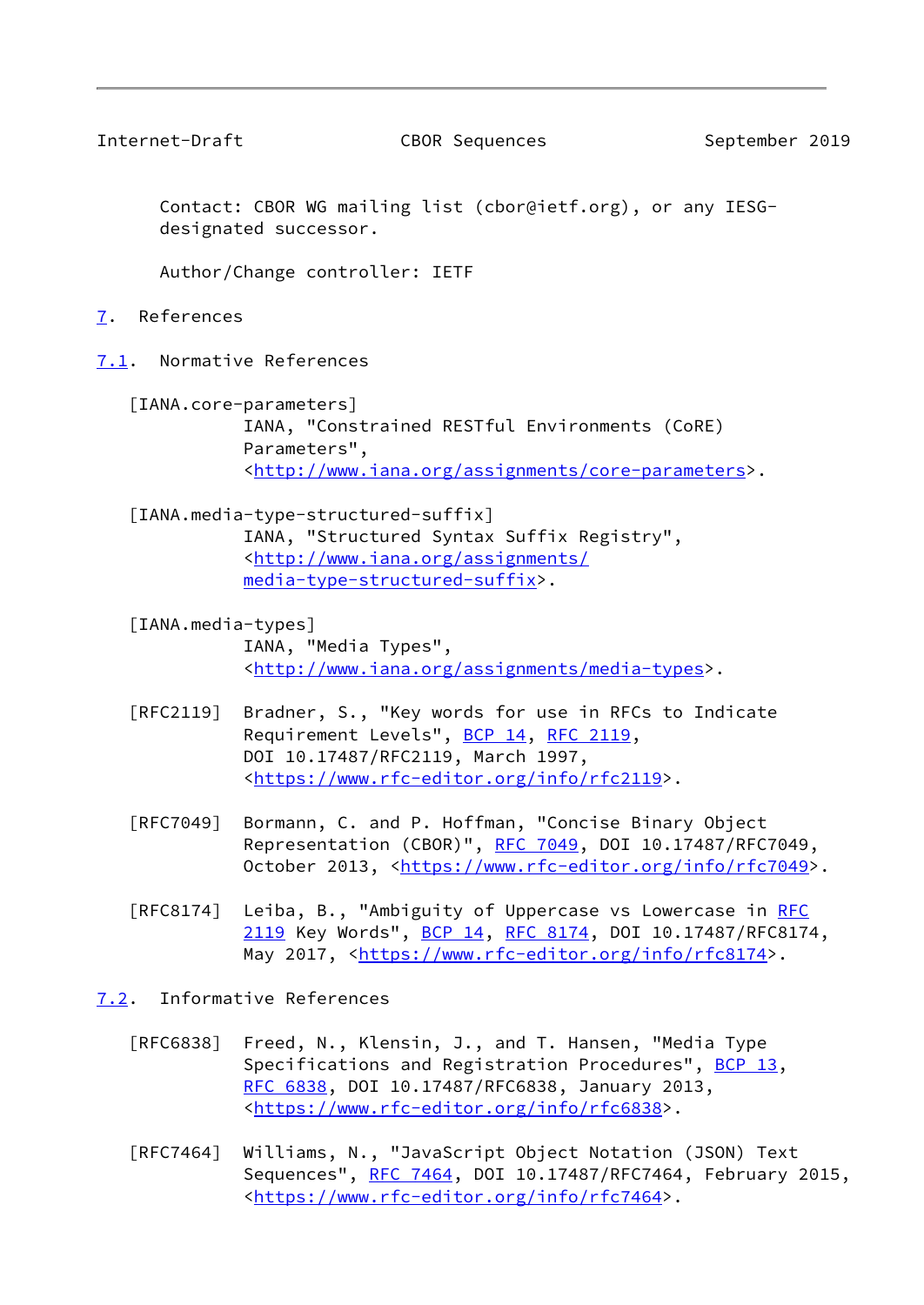<span id="page-10-0"></span>Internet-Draft CBOR Sequences September 2019

- [RFC8091] Wilde, E., "A Media Type Structured Syntax Suffix for JSON Text Sequences", [RFC 8091,](https://datatracker.ietf.org/doc/pdf/rfc8091) DOI 10.17487/RFC8091, February 2017, [<https://www.rfc-editor.org/info/rfc8091](https://www.rfc-editor.org/info/rfc8091)>.
- [RFC8152] Schaad, J., "CBOR Object Signing and Encryption (COSE)", [RFC 8152,](https://datatracker.ietf.org/doc/pdf/rfc8152) DOI 10.17487/RFC8152, July 2017, <[https://www.rfc-editor.org/info/rfc8152>](https://www.rfc-editor.org/info/rfc8152).
- [RFC8259] Bray, T., Ed., "The JavaScript Object Notation (JSON) Data Interchange Format", STD 90, [RFC 8259](https://datatracker.ietf.org/doc/pdf/rfc8259), DOI 10.17487/RFC8259, December 2017, <[https://www.rfc-editor.org/info/rfc8259>](https://www.rfc-editor.org/info/rfc8259).
- [RFC8610] Birkholz, H., Vigano, C., and C. Bormann, "Concise Data Definition Language (CDDL): A Notational Convention to Express Concise Binary Object Representation (CBOR) and JSON Data Structures", [RFC 8610](https://datatracker.ietf.org/doc/pdf/rfc8610), DOI 10.17487/RFC8610, June 2019, <<https://www.rfc-editor.org/info/rfc8610>>.

Acknowledgements

 This draft has mostly been generated from [[RFC7464](https://datatracker.ietf.org/doc/pdf/rfc7464)] by Nico Williams and [\[RFC8091](https://datatracker.ietf.org/doc/pdf/rfc8091)] by Erik Wilde, which do a similar, but slightly more complicated exercise for JSON [[RFC8259](https://datatracker.ietf.org/doc/pdf/rfc8259)]. Laurence Lundblade raised an issue on the CBOR mailing list that pointed out the need for this document. Jim Schaad and John Mattsson provided helpful comments.

Author's Address

 Carsten Bormann Universitaet Bremen TZI Postfach 330440 Bremen D-28359 Germany Phone: +49-421-218-63921 Email: cabo@tzi.org